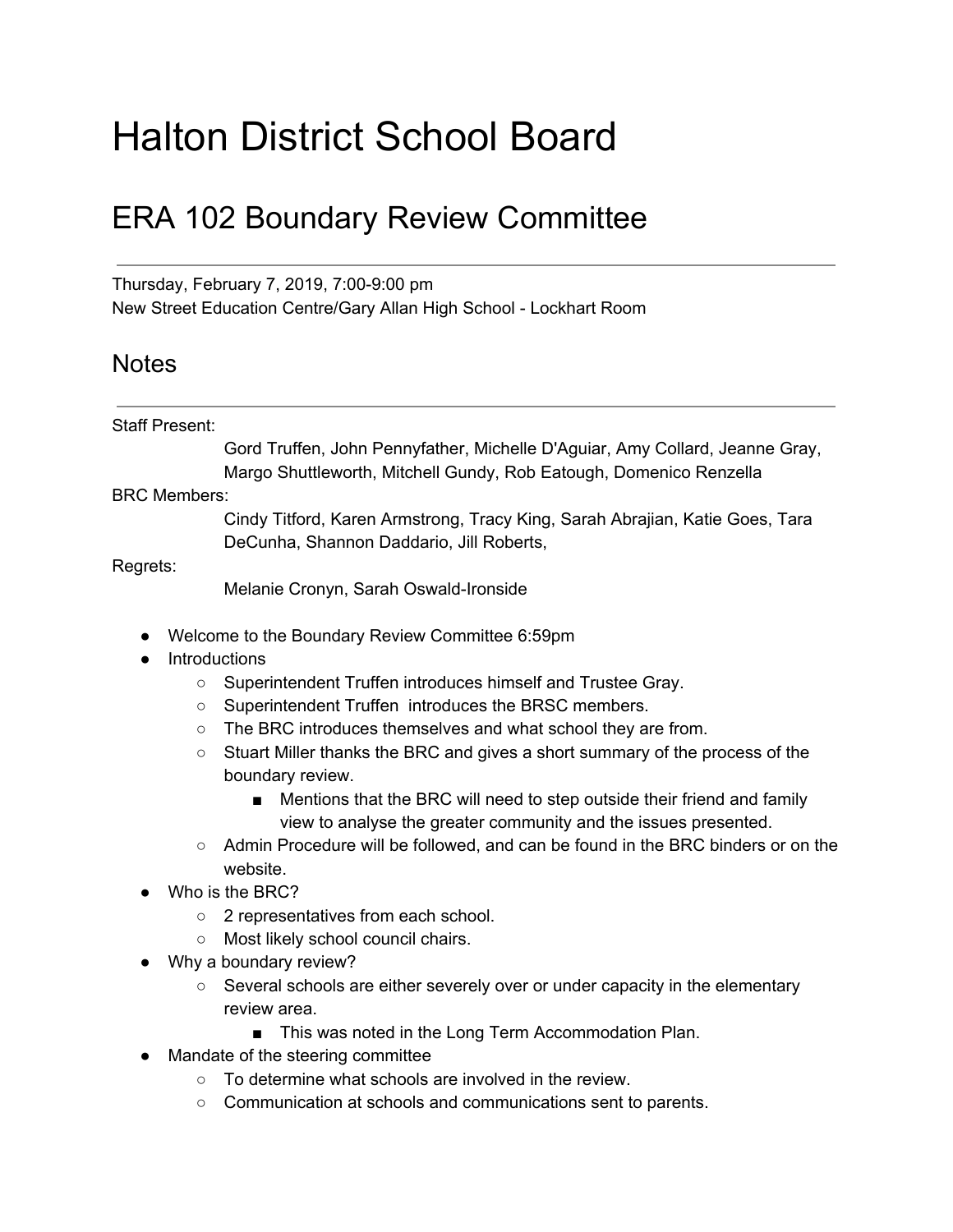- Presenting initial options to the BRC.
- In April the BRC will suggest several options to the BRSC than the Steering committee will recommend a scenario to the director.
- The role of the BRC
	- 5 meetings.
	- Build a consensus on the options presented and created.
	- Speaking on behalf of all students regardless of school program and grade.
- Superintendent Truffen goes over the boundary review process steps.
	- The public meeting will be on April 30th 2019
		- Feedback will be collected from the community that night and the following week.
	- The Board of trustees will make the final decision on the option.
		- Trustees vote on the option.
	- This boundary take effect September 2020.
- BRC product goals
	- At the next meeting the BRC will discuss the options.
	- Norms and goals of the BRC is included in the binder.
	- There needs to be some change as the schools are severely over and under enrolled in this area.
- **Criteria** 
	- Viability of program
	- Proximity to school
	- Portable and portapack
	- Balance of overall enrolment
	- Transportation
	- Fiscally responsible
	- Students experience
	- Other criteria can be brought forward
- **Timelines** 
	- Superintendent Truffen goes over the timeline for the review.
	- Admin council meeting on May 27, 2019.
	- Board meeting for information June 5, 2019.
	- Board meeting for decision June 19, 2019.
	- $\circ$  Board meetings where the boundary review is not on the agenda, delegations related to the review will not be permitted.
		- The first delegation for this review will be on June 5th.
- Communication
	- Next communication will be for the open house (public meeting).
	- If the BRC is being asked specific questions please direct them to [era102review@hdsb.ca](mailto:era102review@hdsb.ca)
	- The communication will be coming from the steering committee.
- Website
	- The website is updated as soon as possible with notes from the meeting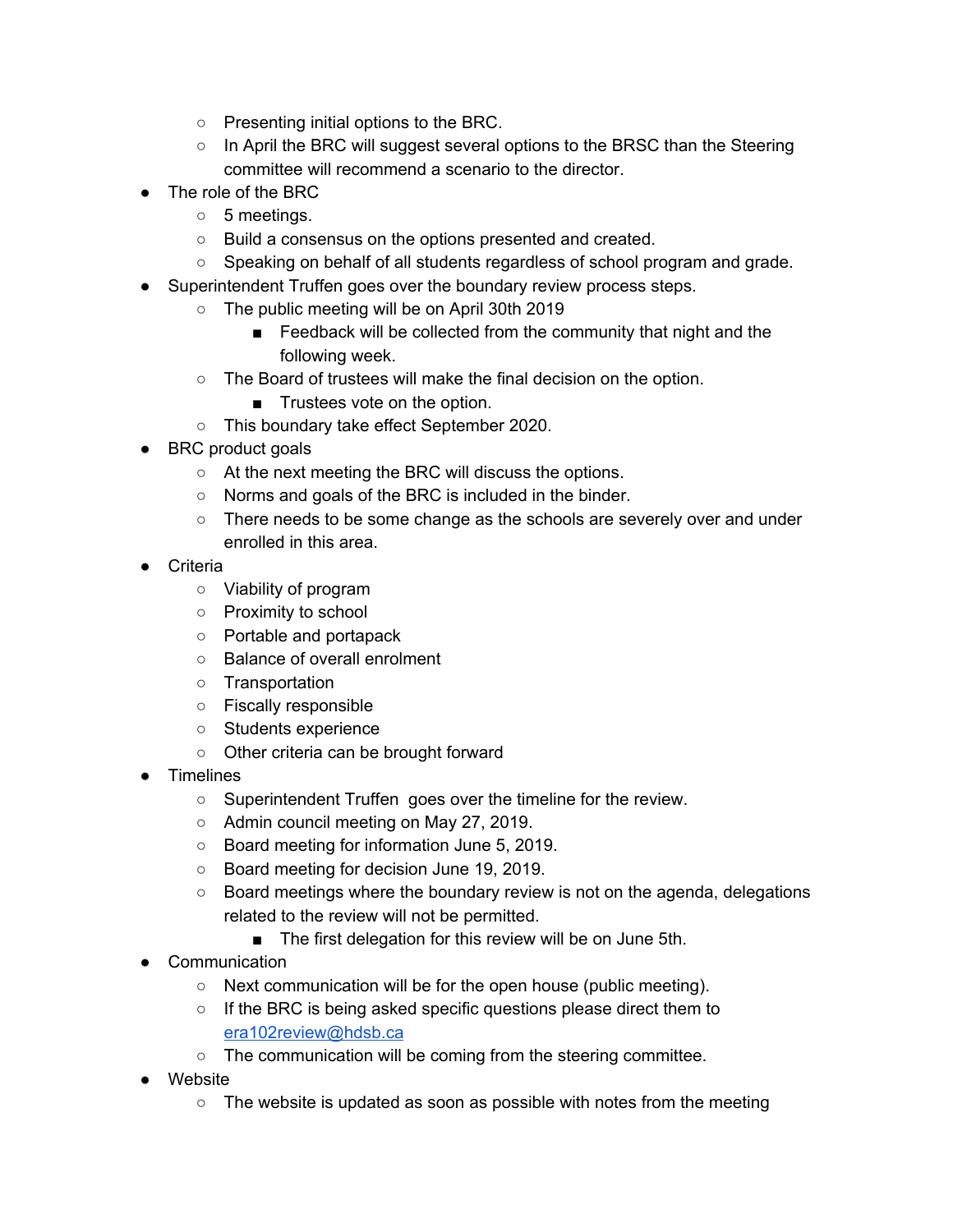- $\circ$  The website is updated with all material handed out at the meeting the next day.
- Initial options
	- Status quo
		- No change to the boundaries.
	- Option 1
		- Has John T. Tuck become a K-6 school.
		- John T. Tuck has a split cohort based on Walkers Line.
		- Ryerson for grade 6 graduates as a unified cohort.
	- Option 2
		- Grades 6, 7, 8 remain at John T. Tuck.
		- Ryerson is unified and directed to Tecumseh.
		- No change to Ryerson or Pauline Johnson boundaries.
	- Option 3a/b
		- North of New Street is redirected to Ryerson.
		- The grade 6 graduating class will attend Tecumseh.
		- Pauline Johnson is directed to Frontenac.
	- Option 3a
		- Ryerson grade 5 now in 2020 you go to Tecumseh.
		- Pauline Johnson grade 5 now 2020 you go to Frontenac.
		- In John T. Tuck and south of New Street you are still in John T. Tuck.
		- North of New Street in John T. Tuck in 2020 the grade 3s will now go to Ryerson.
			- Students in John T. Tuck going into grade 7 go to Tecumseh.
	- Option 3b
		- John T. Tuck and North and New Street, grade 3s and below are impacted.
			- In 2020 the students will be in grade 5 at Ryerson and moved to grade 7 at Tecumseh.
		- The only difference is the phasing inn the two scenarios.
	- Options 4
		- John T. Tuck North of New Street will be going to Ryerson.
		- John T. Tuck South of New Street K-6 will remain at John T. Tuck for K-8
			- North of New Street will be at Ryerson for K-6, 7 and 8 will be at John T. Tuck.
- BRC break for discussion 8:04 pm
- BRC comes back from discussion 8:55 pm
- Discussions
	- Scenario 1b
		- K-6, North of New east of Walker's add the "green" to Ryerson
	- Scenario 2b
		- K-6, North of New make some of the Pauline Johnson boundary in pink attend Ryerson.
		- in addition the same kids should attend Tecumseh (instead of Frontenac)